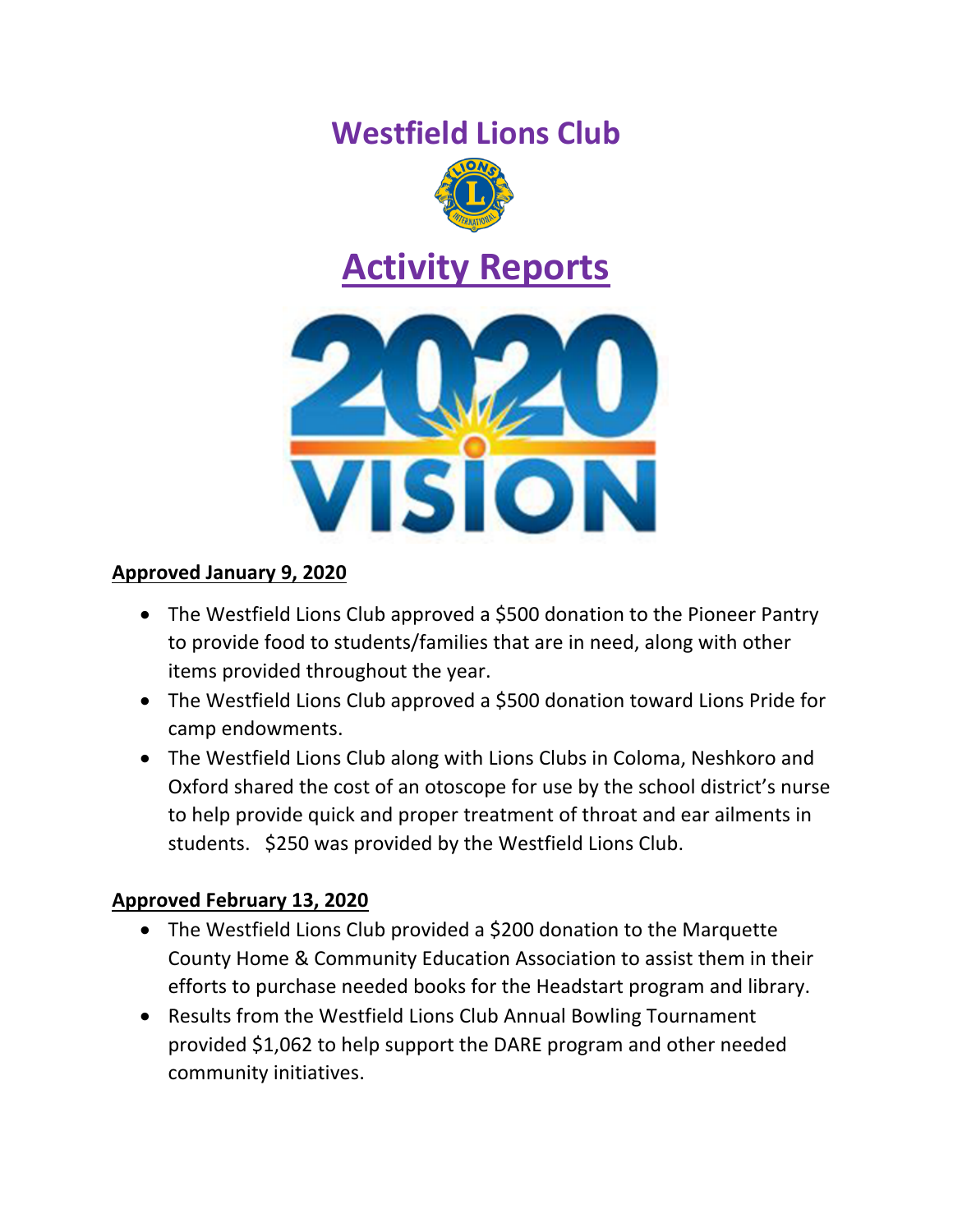- Diabetes Awareness Material was distributed by Club Members to promote Diabetes Awareness in Westfield, WI.
- The Westfield Lions Club approved a \$250 donation to the Ethel Everhard Memorial Library toward their Summer Reading Program.

# **Approved June 11, 2020**

- The Westfield Lions Club approved a \$600 donation toward the purchase of milk that was incorporated into the meals of needy families at an area pantry. The milk was distributed with each of the 90 meals that were given to families from the area.
- The Westfield Lions Club approved a \$1,000 donation to the Lions Eye Bank of Wisconsin to assist them in recovering and preparing tissue for emergency cornea surgeries during the Pandemic.

## **Approved July 9, 2020**

- The Westfield Lions Club approved the purchase of 15 raffle tickets at \$10, each, (\$150) to support the Wisconsin Lions Foundation with the Lions Camp in Rosholt, WI.
- The Westfield Lions Club distributed 12 eyeglass collection containers and posters in order for the Westfield Lions Club to use these at designated sites for used eyeglass donations.

#### **Approved September 20, 2020**

• The Westfield Lions Club approved the purchase of 30 raffle tickets at \$2 each to support our District Convention.

## **Approved October 8, 2020**

- The Westfield Lions Club approved a \$250 donation for the Leader Dog program.
- The Annual Gun Show & Raffle on September 25-27 at the Marquette County Fairgrounds netted approximately \$1,500 for the Westfield Lions Club to help support needed community projects/initiatives.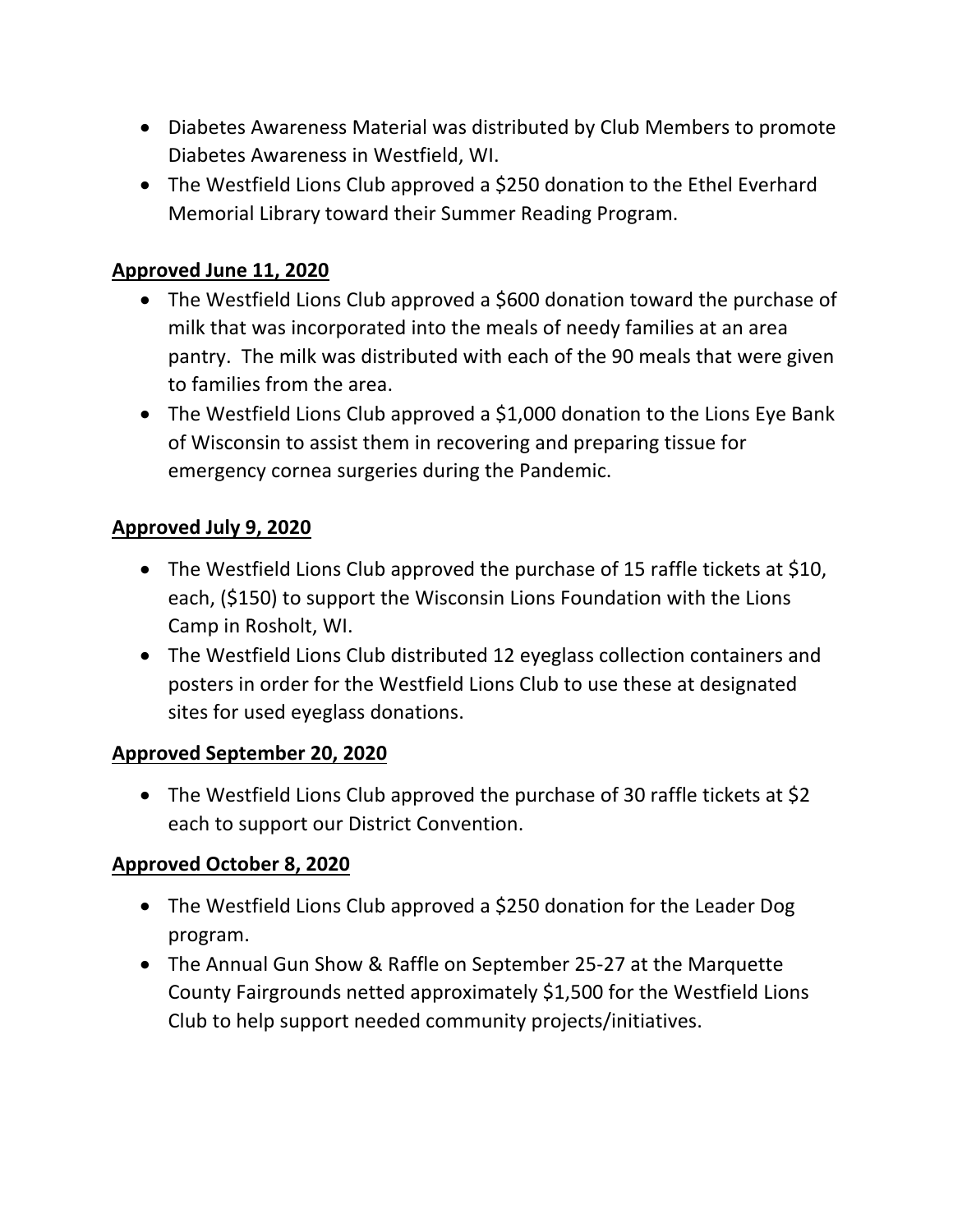# **Approved November 2020**

- The Fisheree Committee, consisting of members from the Lawrence Lake Sportsmen Club and Tom and Penny Frozene met and made the difficult decision to cancel the 2021 Fisheree due to the Pandemic and the fact that Tall Pines have closed until April of next year.
- The Westfield Lions Club continued to provide support in transporting eye tissue starting November  $1<sup>st</sup>$  for the Wisconsin Lions Eye Bank.

## **Approved December 2020**

- Two hundred raffle tickets were sold with a Ruger-Creedmore 6.5 cal with Go Wild Carno being the winning prize. The winning ticket selected went to Bruce Schilling. The Lions Club netted \$1500 that will be earmarked for the 2022 Fisheree.
- The Westfield Lions Club conducted nine "eye tissue" runs for the month of November.
- The Westfield Lions Club makes the decision to conduct the annual Bowling Tournament that will be held in early 2021 at Thal Acres, unless there are concerns pertaining to the Pandemic.